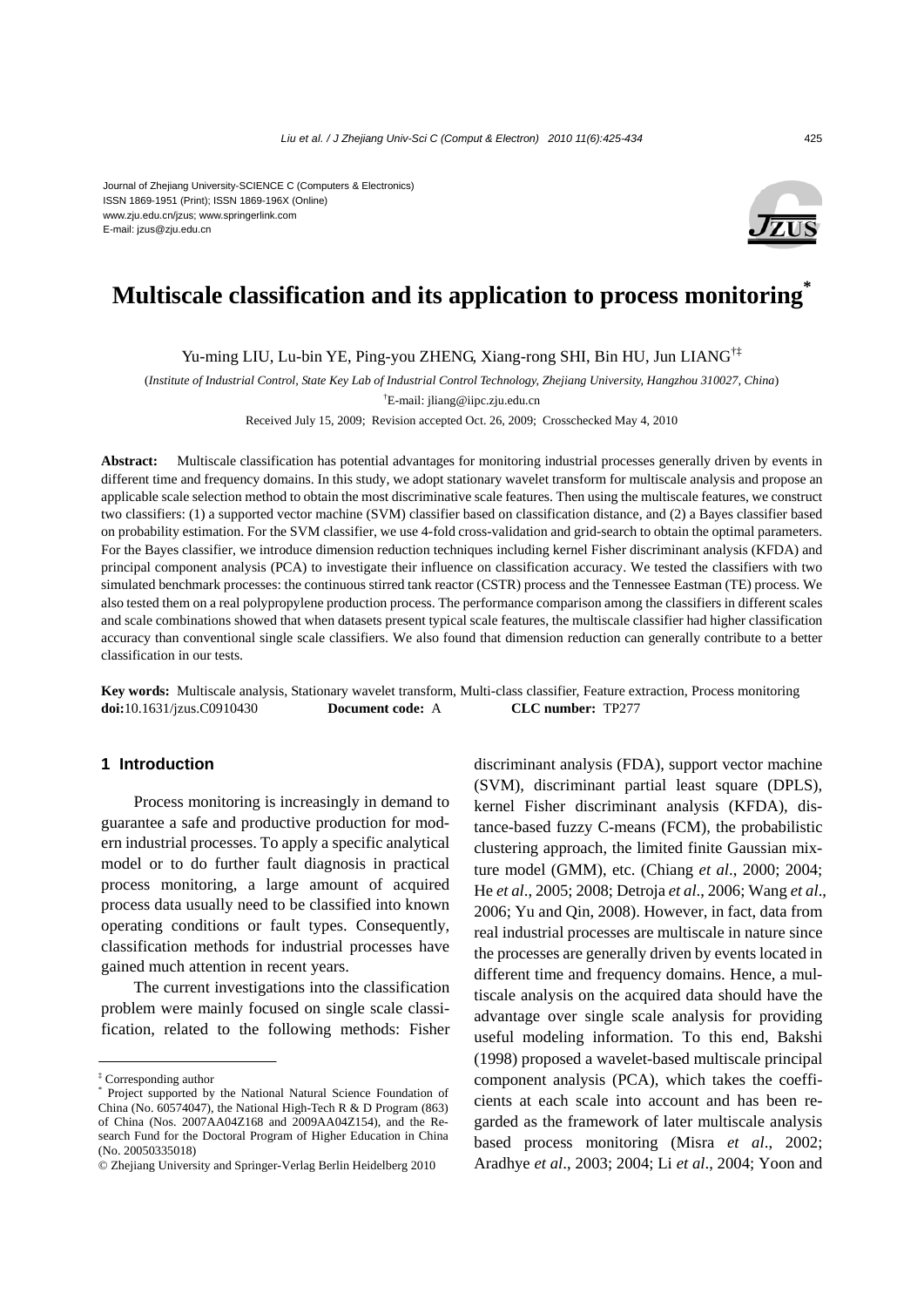MacGregor, 2004; Reis and Saraiva, 2006; Reis *et al*., 2008). However, most of the multiscale methods have been employed for fault detection while little work has been undertaken for fault diagnosis or classification problems. Zhou *et al*. (2005) combined multiscale PCA with the hidden Markov model (HMM) for fault identification, but they focused on HMM modeling without detailed investigation on scale feature extraction or scale selection. Moreover, HMM has a limited application range. Woody and Brown (2007) presented three methods in detail to select the wavelet transform scales for multi-class classifier design. Unfortunately, they used only relatively simple classifiers, i.e., a linear discriminate classifier and a *K*-nearest neighbor classifier, and the application objects are mostly unrelated to typical chemical processes.

In this study, considering the multiscale nature of industrial processes and being motivated by previous works on applying multiscale methods to fault detection and classification, we aim to investigate the effects of multiscale feature extraction on classifier performance and to provide methods to design applicable multiscale multi-class classifiers for a better fault or operating condition classification.

# **2 Methodology**

Our methodology is illustrated in Fig. 1. The essentials of this methodology has two aspects. One is how to extract and select discriminative multiscale features, and the other is how to use these features to design a multiscale classifier. We will describe them in detail below.



**Fig. 1 Schematic diagram of our multiscale classification method** 

(a) Training the classifier; (b) Testing the classifier

#### **2.1 Multiscale feature extraction**

#### 2.1.1Stationary wavelet transform

For the purpose of multiscale classification, we choose stationary wavelet transform (SWT, also referred to as translation-invariant or maximum overlapping wavelet transform) for multiscale analysis as suggested in Aradhye *et al*. (2003) and Woody and Brown (2007). Compared with the traditional discrete orthogonal wavelet transform (DOWT), SWT can guarantee both a translation-invariant performance for a circularly shifted signal and a good alignment between the original signal and the transformed coefficients (including SWT wavelet coefficients, details, and approximations) (Percival and Walden, 2000). In particular, the transform coefficients at each level in SWT are not down-sampled as those in DOWT, but keep the same length as the original signal. Assume that a signal *s* with a length of *m* is analyzed by *L*-level ( $L \leq \log_2 m$ ,  $L \in \mathbb{Z}$ ) SWT. The corresponding wavelet function can be expressed as

$$
\psi_{a,b}(t) = \frac{1}{\sqrt{a}} \psi\left(\frac{t-b}{a}\right),\tag{1}
$$

where  $\psi(t)$  is the mother wavelet, *a* is the scaling (or dilation) parameter, and *b* is the translation parameter. In DOWT, *a* and *b* are discretized into  $a=2^j$  and  $b=2^jk$ (1≤*j*≤*L*; *j*, *k*∈Z), respectively, and the corresponding discretization wavelet function can be represented by

$$
\psi_{j,k}(t) = 2^{-j/2} \psi(2^{-j}t - k). \tag{2}
$$

This means *b* is down-sampled when *j* changes to  $j+1$ . However, in SWT, *b* is discretized into *k* at each scale. Thus, the down-sampling does not occur, guaranteeing that the number of the transformed coefficients at each level is the same as that of the original signal.

We select SWT details and approximation as the features for classification. We refer to  $D_i$  and  $A_i$  as the *j*th level wavelet details and approximation, respectively. Consequently, the original signal *s* can be represented by

$$
s(t) = \sum_{j=1}^{L} D_j(t) + A_L(t).
$$
 (3)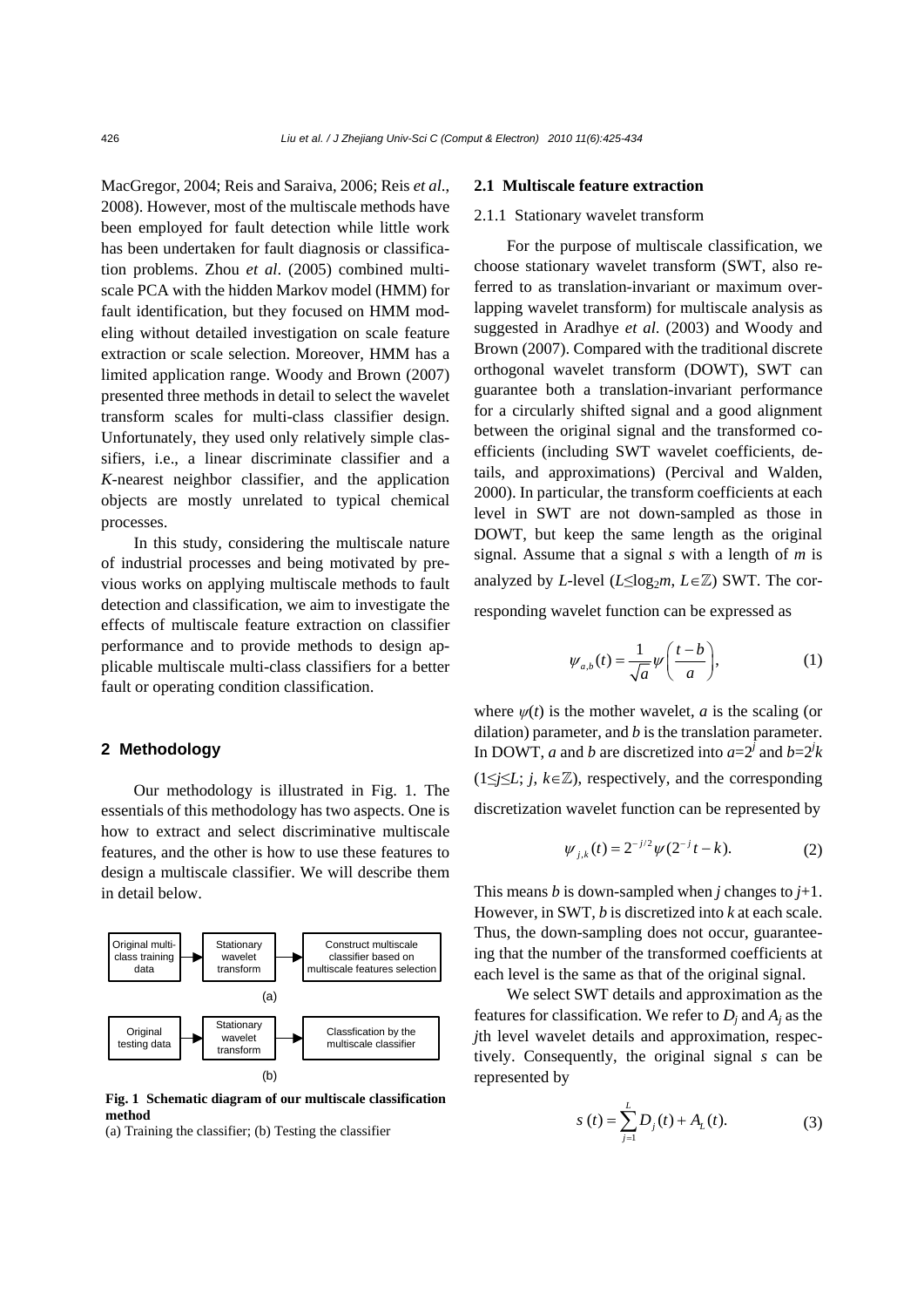Daubechies (DB) and symlets (SYM) wavelets can be used for the multiscale feature extraction as suggested in Percival and Walden (2000) and Aradhye *et al*. (2003). To select the suitable associated wavelet filter, we consider mainly the wavelet filter with the shortest width, which can give reasonable results. This consideration is due to the fact that wavelet filters with very short widths can sometimes introduce undesirable effects into the resulting analysis, whilst the filters with a large width can provide a better match to the characteristic features but they may result in, for example, more coefficients being influenced by boundary conditions (Percival and Walden, 2000). In our applications, we test DB and SYM wavelet filters with different filter widths, and finally choose the symlets-4 (SYM4) wavelet whose associated filter is a near-linear-phase filter with length 8.

### 2.1.2 Scale selection

The aim of scale selection is to find the scale or scales combination containing the most discriminative features. As for chemical process data, the approximation at the coarsest scale generally reflects the dynamic trend of the original variable, while the details reflect, for example, sensor and process oscillations in different scales. Thus, all of them should be involved in scale selection.

We consider two schemes for such scale selection:

1. Voting scheme, similar to the one-vs.-one strategy for a training multi-class classifier. After adding a classifier of one scale, its 4-fold crossvalidation accuracy is calculated, based on which a corresponding confidence weight is given to the classifier. For example, we can calculate a weight for the *i*th classifier by the following equation (Woody and Brown, 2007):

$$
e_i = \ln C_{vi}^2, \tag{4}
$$

where  $C_{vi}$  is the cross-validation accuracy for the *i*th classifier. The weights can be applied to the testing observation to make the final classification.

2. Reconstruction scheme, where all of the possible reconstruction combinations of the transformed wavelet and scaling coefficients, for example, 2*<sup>L</sup>*+1−1 reconstructed signal for *L*-level SWT, are used as a training dataset, and the reconstruction combination with the highest 4-fold cross-validation accuracy is regarded as the best scale combination. However, the voting scheme may fail when the classifiers at different levels have significantly different performances. This is common for process data, causing the classifier on the most discriminative scale to dominate the final classification performance, while the reconstruction scheme is essentially an exhaustive and time-consuming algorithm.

Therefore, we adopt a more practical reconstruction method: (1) Construct *L*+1 single-scale classifiers including *L* detail classifications at all levels and one approximation classifier at the coarsest level. (2) Select the classifier with the best accuracy according to the results of both cross-validation and testing data validation. (3) Add other scales one by one to the present scale(s) to check whether the overall classification accuracy is improved or not. If yes, we keep this scale and go on adding other scales one by one as mentioned. If no, it indicates that the optimal scale(s) is/are obtained, and this selection process is complete.

#### **2.2 Multi-class classifier design**

In this study, we construct two multi-class classifiers: the SVM classifier and the Bayes classifier. The SVM classifier is preferable for its small size and linearly inseparable datasets, and is particularly useful when in some cases only a few fault samples are available. The Bayes classifier design, combined with the dimension reduction technique (either PCA or KFDA) can be used for large size datasets, such as those under different operating conditions, based on which probability estimation is possible. We can expect that both PCA- and KFDA-based dimension reduction, used for linear and nonlinear feature extraction respectively, may transform the data to the reduced features along the relative discriminative directions and simplify the classifier design to some extent. Further, since SVM is a non-parametric data-driven method, it is also applicable for large size datasets.

#### 2.2.1 SVM classifier design

SVM for two-class classification is the essential part and its goal is to find the representative training observations referred to as a 'support vector' to define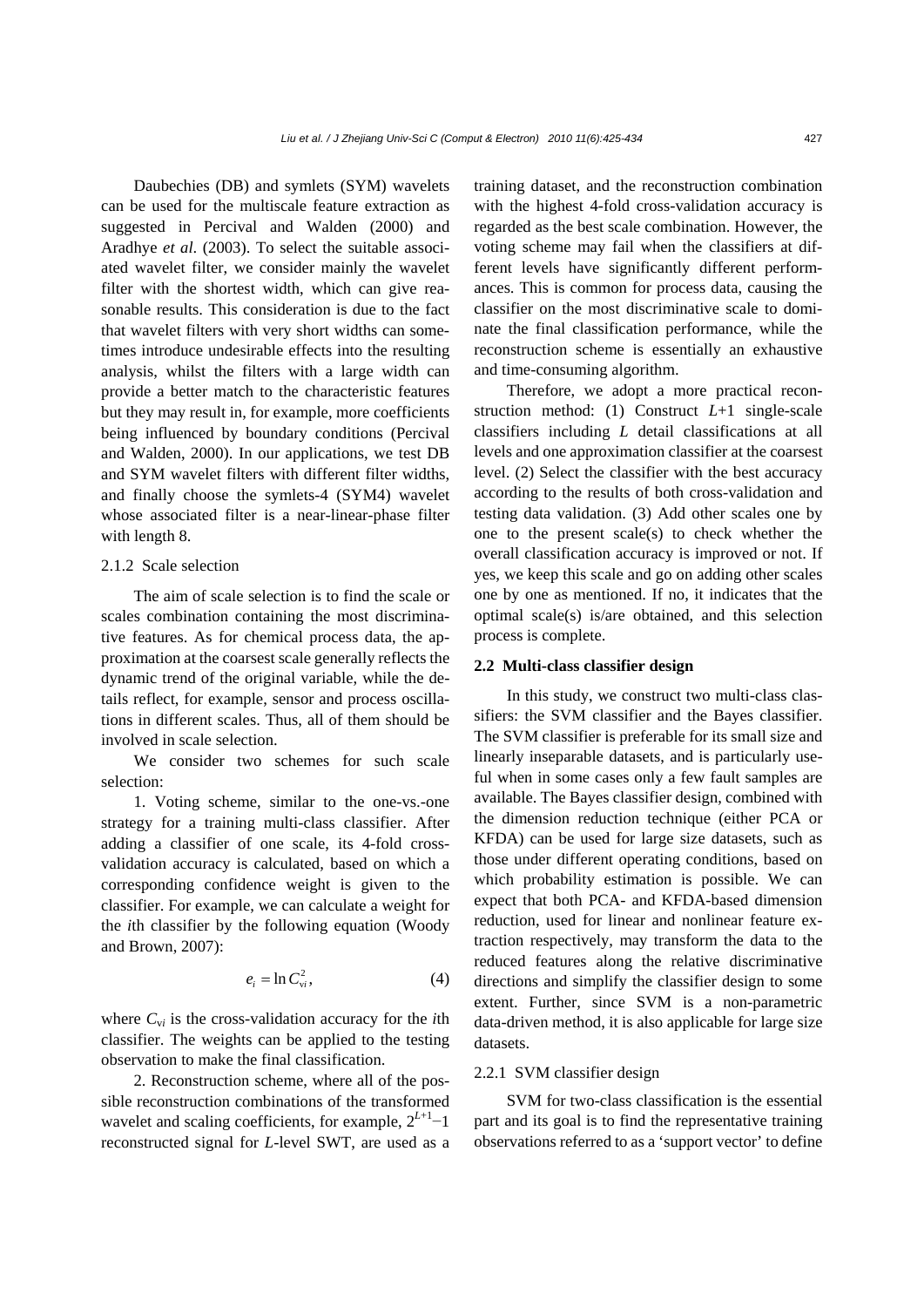two boundary hyperplanes with a maximum margin between them. With regard to linearly separable twoclass classification, the training data can be represented by

$$
(x_i, y_i), i = 1, 2, \dots, m, x_i \in \mathbb{R}^n, y_i \in \{+1, -1\}, (5)
$$

whereby the SVM classifier can be expressed by a constrained optimization problem (Bian and Zhang, 2000):<br> $(3.2000)^2$ 

$$
\min \varphi(\mathbf{w}) = \|\mathbf{w}\|^2 / 2
$$
  
s.t.  $y_i(\mathbf{w} \cdot \mathbf{x}_i + b) - 1 \ge 0, \ i = 1, 2, \cdots, n,$  (6)

where  $w \cdot x_i + b$  is the linear discriminant function, w is the weight vector, *b* is the threshold, and  $\varphi(w)$  is the reciprocal of the margin. This constrained optimization problem can be converted into a relatively simple dual problem using the Lagrange multiplier method based on dual theory. The final decision function can be expressed as

$$
f(\boldsymbol{x}) = \text{sgn}(\boldsymbol{w}^* \cdot \boldsymbol{x} + b^*) = \text{sgn}\left(\sum_{i=1}^s \alpha_i^* y_i \boldsymbol{x}_i \cdot \boldsymbol{x} + b^*\right),\tag{7}
$$

where  $w^*$  is the weight vector of the optimal classification plane,  $\alpha_i^*$  is the optimal solution, and  $b^*$  is the classification threshold. If there are some inseparable observations, the generalized classification plane can be used to control the classification accuracy, which can be represented by

$$
\sum_{i=1}^{n} y_i \alpha_i = 0, \ \ 0 \le \alpha_i \le C, \ \ i = 1, 2, \cdots, n. \tag{8}
$$

For linearly inseparable two-class classification, a nonlinear transform can be used to convert it to a linearly separable problem in a higher dimensional space. The nonlinear transform from lower dimensional space to higher dimensional space can be expressed as  $\varphi(\cdot)$ :  $\mathbb{R}^d \rightarrow \mathbb{R}^k$ , implemented by the so-called kernel trick, which constructs a kernel function *K* as  $K(x_i, x_j) = \varphi(x_i) \varphi(x_j)$  so that the inner product operation in higher dimensional space can be directly obtained using the values of original variables without needing an explicit expression of the nonlinear transform *φ*(·). The corresponding decision function can be expressed as

$$
f(\boldsymbol{x}) = \text{sgn}\left(\sum_{i=1}^{s} \alpha_i^* y_i K(\boldsymbol{x}_i, \boldsymbol{x}) + b^*\right).
$$
 (9)

In our applications, we prefer the RBF kernel function

$$
k(\boldsymbol{x}_i, \boldsymbol{x}'_j) = \exp\biggl(-\gamma \bigl\|\boldsymbol{x}_i - \boldsymbol{x}'_j\bigr\|^2\biggr), \quad \gamma > 0, \qquad (10)
$$

where *γ* is a kernel parameter. Hence, the SVM classifier needs to determine two parameters, *C* and *γ*. In order to find the best two parameters, we use a 'grid-search' method according to the cross-validation accuracy as recommended in Hsu *et al*. (2008).

For multi-class classification, we adopt a one-vs.-one strategy for training the SVM classifier (Hsu and Lin, 2002), in which all possible two-class classifiers (there are *c*(*c*−1)/2 classifiers for *c* classes) are firstly trained, and then integrated together to classify a certain observation by means of voting. The voting procedure is carried out as follows. First the observation is tested in each two-class classifier. The class to which the observation is assigned will get one vote. Finally the observation is assigned to the class with most votes.

2.2.2 Bayes classifier design with dimension reduction

Assume a training dataset follows multivariate Gaussian distribution. Using a linear Bayes classifier the decision value of observation  $x$  can be calculated to determine the possibility as to whether it belongs to the *i*th class according to the following decision function (Woody and Brown, 2007):

$$
g_i(\mathbf{x}) = \overline{\mathbf{x}}_i \Sigma_p^{-1} \mathbf{x}^{\mathrm{T}}, \tag{11}
$$

where  $\bar{x}_i$  is the mean vector of observations of the *i*th class, and  $\Sigma_{p}^{-1}$  is the covariance matrix of the pooling dataset. The observation  $x$  will be assigned to the class with the maximum decision value  $g_i(x)$ ,  $i=1$ , 2, …, *c*.

In case of a large number of variables, we can choose dimension reduction technologies including PCA and KFDA to the SWT details and approximations. PCA is a commonly used dimension reduction method, which can extract a linear relationship among variables (Russell *et al*., 2000). However, PCA cannot extract a nonlinear relationship and is unable to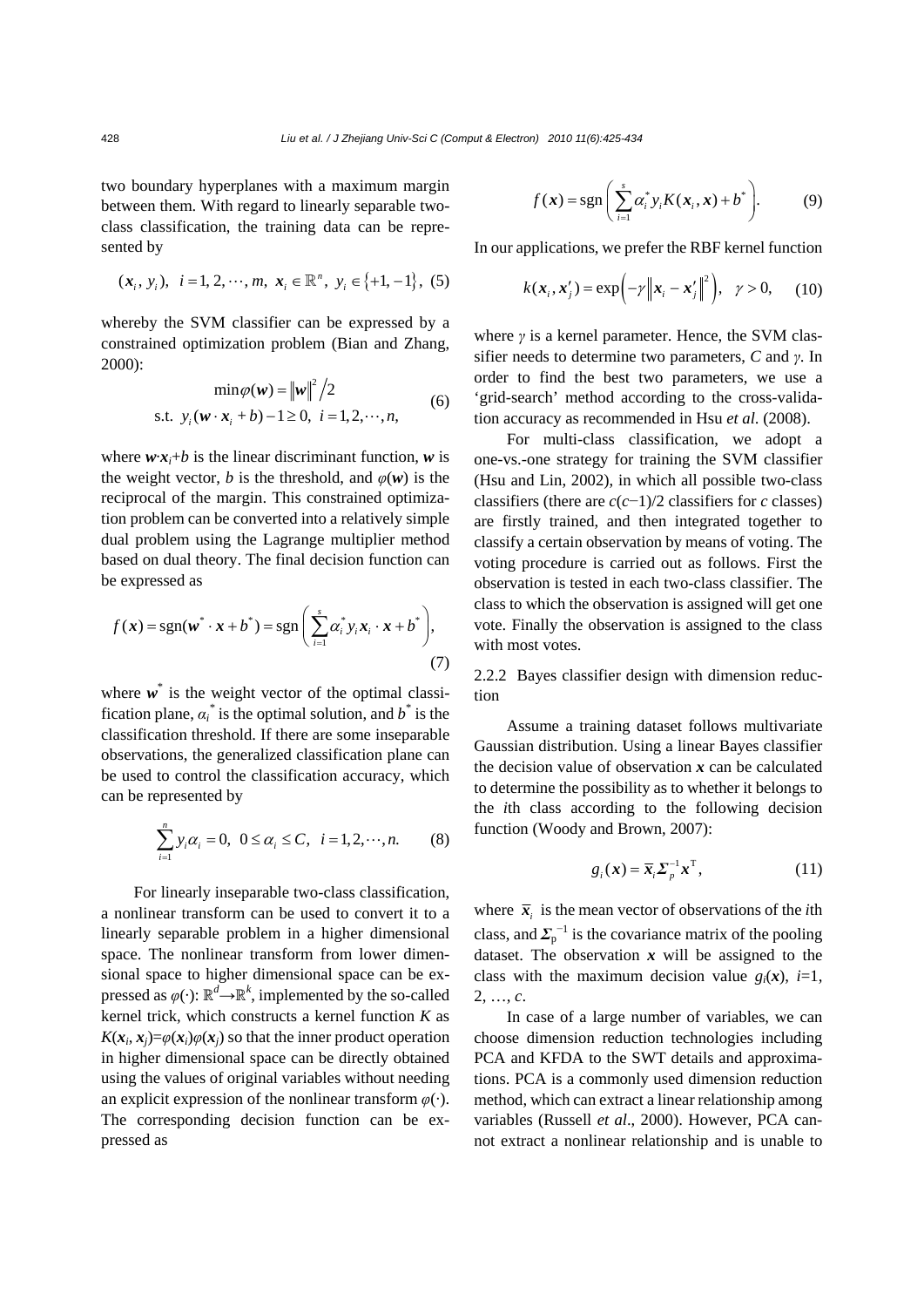use known classification information. KFDA can extract a nonlinear relationship among variables; meanwhile it can take the classification information into account. Given the proper parameters, KFDA may project the variables along some discriminative directions, and thus KFDA has the potential advantage for better feature extraction.

KFDA is a more generalized FDA, which uses the kernel trick in the same manner as SVM in order to solve a linearly separable problem in a nonlinearlytransformed higher dimensional space (Baudat and Anouar, 2000). Conventional FDA reduces the dimensionality whilst it guarantees that the betweenclass distance is maximized and the within-class distance is minimized, which can be represented by an optimization problem (Russell *et al*., 2000):

$$
\max J_{LF}(\boldsymbol{p}) = \boldsymbol{p}^{\mathrm{T}} \boldsymbol{S}_{\mathrm{b}} \boldsymbol{p} / (\boldsymbol{p}^{\mathrm{T}} \boldsymbol{S}_{\mathrm{w}} \boldsymbol{p}), \qquad (12)
$$

where  $S_b$  is the sum of the sampling covariance matrix of each class, i.e., the between-class covariance matrix, and  $S_w$  is the within-class covariance matrix;  $p$ denotes the projection direction. Similarly, we can denote in the KFDA the nonlinear transform function as *φ*, which is not necessarily an explicit formula. Thus, the optimization problem can be expressed as (Baudat and Anouar, 2000)

$$
\max J_{\text{KF}}(\boldsymbol{p}) = \boldsymbol{p}^{\text{T}} \boldsymbol{S}_{\text{b}}^{\varphi} \boldsymbol{p} / (\boldsymbol{p}^{\text{T}} \boldsymbol{S}_{\text{w}}^{\varphi} \boldsymbol{p}), \qquad (13)
$$

where  $S_b^{\varphi}$  and  $S_w^{\varphi}$  represent the between-class and within-class covariance matrices in the higher dimension, respectively. This problem is equivalent to a generalized singular value decomposition (GSVD) problem (Baudat and Anouar, 2000):

$$
\lambda S_{\rm w}^{\varphi} p = S_{\rm b}^{\varphi} p,\qquad(14)
$$

where  $\lambda$  is the singular value. To solve this GSVD, we need only to choose a kernel function to perform the nonlinear transform. In our applications, we prefer the Gauss kernel function with kernel width *σ* determined by cross-validation, and choose the number of projection directions as *c*−1; i.e., the data dimensions of the classification problem are reduced to *c*−1. We also assume that the data are kept centralized after nonlinear transform.

In addition, we notice that the Bayes-KFDA classifier is essentially a linear classifier. We need to undertake more investigation to determine how much the KFDA-based nonlinear dimension reduction can affect a nonlinear classification problem.

# **3 Applications**

The proposed multiscale methods as well as the conventional single-scale methods were tested and compared with one another in three typical chemical processes, including two simulated benchmark problems—the continuous stirred tank reactor (CSTR) process and the Tennessee Eastman (TE) process, and one real industrial polypropylene production process. The classifiers were implemented under MATLAB. The general procedure of these applications is as follows:

1. Select three classes named C1, C2, and C3 in the three applications. Data from each application have unique characteristics; that is, the data are characterized by a specific frequency band, simulated random and step disturbance, and real industrial noise, respectively.

2. Use three-level SWT with the 'SYM4' wavelet to extract scale based features, where the training and testing datasets both contain 256 continuous observations.

3. Apply a multiscale SVM classifier for the features obtained in Step 2 to determine the optimal scale(s) and scale-combination with higher testing accuracy.

4. Apply the Bayes classifier to the typical scale selections obtained in Step 3.

5. Make a performance comparison amongst multiscale classifiers with or without dimension reduction and single scale classifiers. Also make a performance comparison with the multiscale *K*-nearest neighbor (KNN) classifier presented in Woody and Brown (2007).

# **3.1 Continuous stirred tank reactor process**

The nonisothermal CSTR process simulated in our study has a first order reaction and its reaction temperature is under feedback control. This simulator has been extensively used in fault detection and diagnosis and a detailed description can be observed in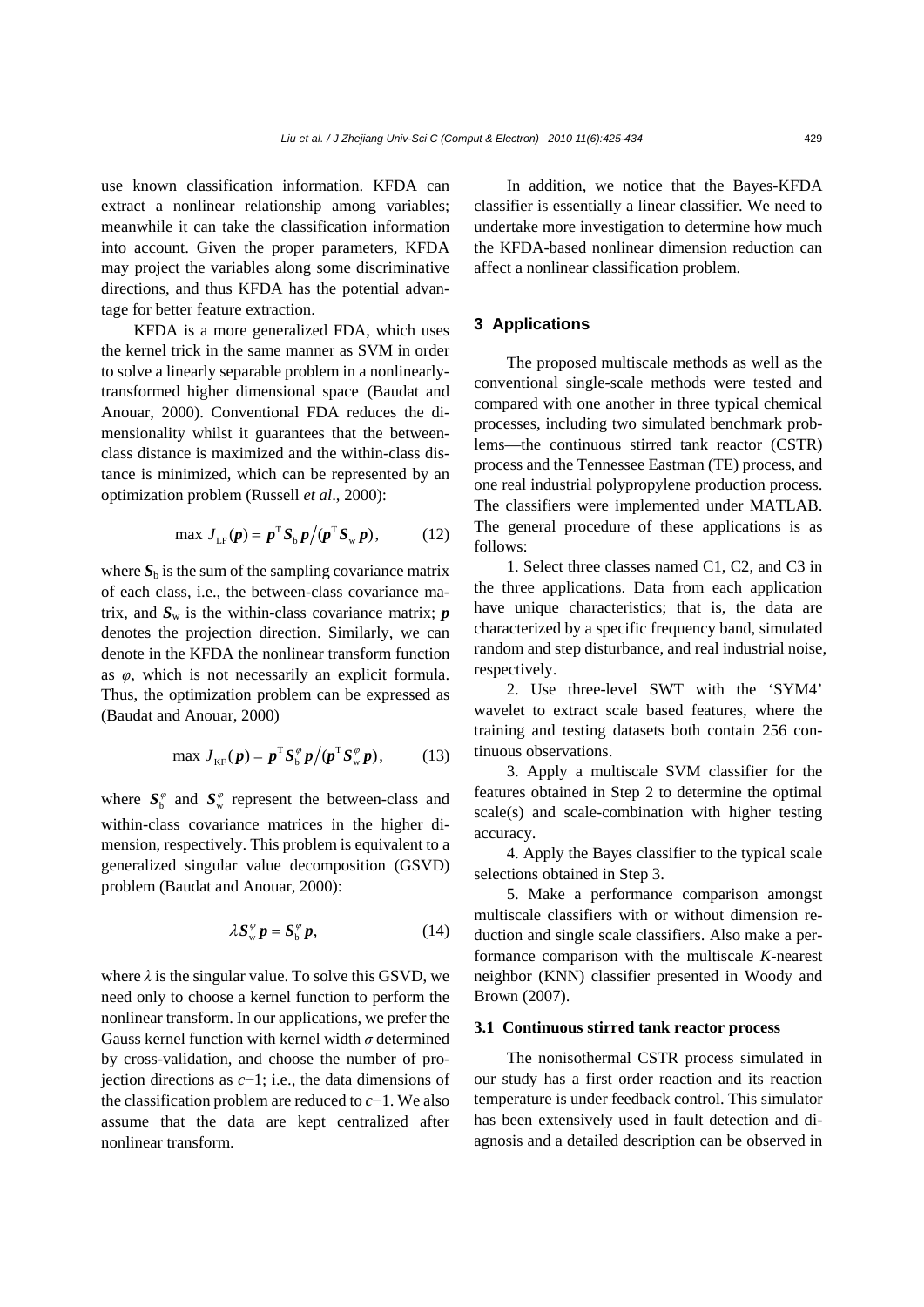Yoon and MacGregor (2001). To illustrate the multiscale classification performance for datasets with typical frequency features, we considered the following three classes: (1) C1, normal data; (2) C2, sensor oscillation fault at reactor inlet temperature (denoted as  $T_i$ ) with a period of 150 s and a magnitude of 0.4, expressed as  $d_1(t)=0.4\sin(2\pi t/150)$ ; (3) C3, sensor oscillation fault at cooling water temperature (denoted as  $T_c$ ) with a period of 300 s and a magnitude of 1, expressed as  $d_2(t)=\sin(2\pi t/300)$ .

We selected nine variables including the flow rate of reactant, cooling water, and solvent, the inlet concentration of reactant and solvent, the outlet concentration of the product, and the inlet temperature, reaction temperature, and cooling water temperature. The sampling time is one minute. Fig. 2 shows the inlet temperature and cooling water temperature for normal and oscillation datasets. Table 1 shows the parameters and the performance of the SVM classifier. Table 2 shows the classification accuracy of both the Bayes classifiers and the KNN classifiers.

As shown in Table 1, both the  $D_1$  SVM classifier and the  $D_2$  SVM classifier have a higher classification accuracy (67.06% and 59.90% respectively) than the original signal (i.e.,  $A_3+D_3+D_2+D_1$ ) SVM classifier (57.16%). Moreover, when  $D_1$  and  $D_2$  are combined, the classification accuracy is further increased to 75.52%. Thus, we can assert that levels 1 and 2 are the discriminative scales. Table 2 shows that the  $D_1+D_2$ Bayes-KFDA classifier has the highest classification

| Table 1 SVM three-class classifier for the CSTR process |  |  |  |
|---------------------------------------------------------|--|--|--|
|---------------------------------------------------------|--|--|--|

| Scale selection |          | ν         | Accuracy of<br>4-fold CV $(\%)$ | Testing ac-<br>curacy $(\% )$ |
|-----------------|----------|-----------|---------------------------------|-------------------------------|
| $A_3$           | $2^3$    | $2^{-10}$ | 27.47                           | 33.20                         |
| $D_1$           | $2^{10}$ | $2^{-3}$  | 62.63                           | 67.06                         |
| D <sub>2</sub>  | $2^3$    | $2^{-3}$  | 55.49                           | 59.90                         |
| $D_3$           | $2^{10}$ | $2^{-12}$ | 28.39                           | 33.33                         |
| $D_1+D_2$       | $2^9$    | $2^{-5}$  | 74.87                           | 75.52                         |
| Original signal | $2^{10}$ | $2^{-7}$  | 44.27                           | 57.16                         |

CV: cross-validation. *Dj* and *Aj* are the *j*th level wavelet detail and approximation, respectively



**Fig. 2 Comparison between normal and oscillation data for (a) inlet temperature and (b) cooling water temperature** 

C1: normal data; C2:  $d_1(t)=0.4\sin(2\pi t/150)$ ; C3:  $d_2(t)=$ sin(2π*t*/300)

accuracy of 72.93% amongst all of the Bayes classifiers and KNN classifiers, which is comparable to that of the previous SVM classifier. The Bayes classifiers with PCA-dimension reduction and without dimension reduction have a far lower accuracy than the previous two classifiers. The reason may be that they do not take the class information into account.

# **3.2 Tennessee Eastman process**

The TE process problem, proposed by Downs and Vogel (1993), simulates a real industrial chemical process and is more complicated than the previous CSTR process. The TE simulator has 52 process variables and 21 fault types. Recently, many researchers have used the TE process as a crucial bench- mark problem to illustrate their methods for fault or operating condition classification. The faults include step change, slow drift, random fluctuation, valve stick, and unknown disturbance. Since some of the faults are overlapped, making an accurate classification for them is a challenge. With reference to Chiang *et al*. (2004) and to easily do a comparison among different classifiers, we selected three overlapped faults, i.e., 4th, 9th, and 11th faults, labeled C1, C2, and C3 respectively (Table 3). Both the training

**Table 2 Classification accuracy of Bayes and KNN classifiers on typical scale selections for the CSTR process**

| Scale selection | Classification accuracy $(\%)$ |                        |              |           |                |  |  |
|-----------------|--------------------------------|------------------------|--------------|-----------|----------------|--|--|
|                 | Bayes-No DR                    | Bayes-PCA <sup>*</sup> | Bayes-KFDA** | KNN-No DR | <b>KNN-PCA</b> |  |  |
|                 | 33.07                          | 33.20(4)               | 66.02(1.1)   | 57.55     | 49.74(4)       |  |  |
| $D_1+D_2$       | 33.33                          | 33.46(4)               | 72.93(1.4)   | 64.71     | 59.11(4)       |  |  |
| Original signal | 33.46                          | 32.55(6)               | 56.12(48.5)  | 46.74     | 35.67(6)       |  |  |

\* Within the brackets is the number of remaining principal elements; \*\* Within the brackets is the kernel width. DR: dimension reduction. *Dj*: the *j*th level wavelet detail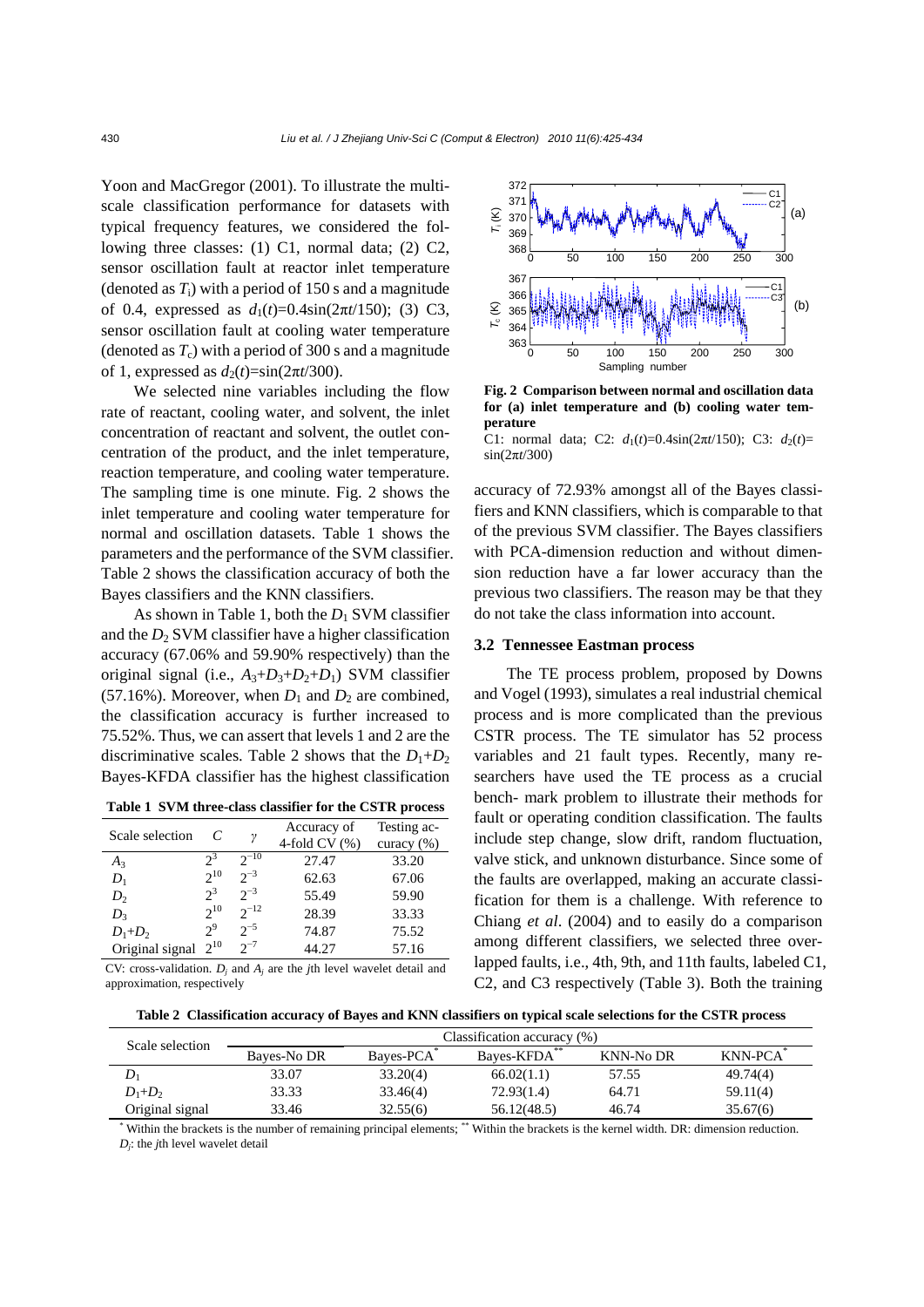and testing data were chosen from the standard datasets, containing 256 continuous (i.e., 201–456) observations representing the stable condition of each fault. Fig. 3 shows that the 9th variable (V9, reactor temperature) for fault 4 and both V9 and the 51st variable (V51, cooling water valve position) for fault 11 have significant changes as disturbances are introduced after the 160th sampling time point. Table 4 shows the parameters and the performance of the SVM classifier. Table 5 shows the classification accuracy of both the Bayes classifiers and the KNN classifier.

Table 4 shows that, among the SVM classifiers using single scale information, the  $A_3$  classifier has the highest testing accuracy of 53.39%, and amongst all of the SVM classifiers combining *A*3 with other details, the  $A_3+D_3$  classifier has the highest testing accuracy of 56.38%, which is higher than that of the original signal classifier, 50.65%. This indicates that discriminative features lie in both  $A_3$  (the profile of the signal) and  $D_3$  (the most disturbances within the relatively low frequency band), while details of other scales contain much higher frequency noises, which decreases the classification accuracy. Table 5 shows that both the Bayes-PCA and Bayes-KFDA classifiers for  $A_3$  and  $A_3+D_3$  have a higher accuracy than KNN classifiers, and the Bayes-PCA classifier has a higher accuracy than the Bayes-KFDA classifier. The possible reason may be that the Bayes classifier assumes features following the Gaussian distribution, but this assumption might not be satisfied after a KFDAbased dimension reduction. Since PCA is a linear transform which does not have influences on the data



**Fig. 3 (a) Cooling water valve position (V51) for C1; (b) Cooling water valve position (V51) for C2; (c) Reactor temperature (V9) for C3**

C1, C2, and C3 are the 4th, 9th, and 11th overlapped faults, respectively

| Label                                                                     | Fault            | Change location                             | Type   | Training size | Testing size |  |
|---------------------------------------------------------------------------|------------------|---------------------------------------------|--------|---------------|--------------|--|
|                                                                           | IDV <sub>4</sub> | Temperature of the reactor cooling water    | Step   | 256           | 256          |  |
| C2                                                                        | IDV 9            | Temperature of the feed D                   | Random | 256           | 256          |  |
| C3                                                                        | <b>IDV 11</b>    | In temperature of the reactor cooling water | Random | 256           | 256          |  |
| C1, C2, and C3 are the 4th, 9th, and 11th overlapped faults, respectively |                  |                                             |        |               |              |  |

|  |  | Table 4 SVM three-class classifiers on typical scale selections for the TE process |  |
|--|--|------------------------------------------------------------------------------------|--|

|             | Table + Byin three-class classifiers on typical scale selections for the TE process |                   |                |                |                   |          |          |                |                |
|-------------|-------------------------------------------------------------------------------------|-------------------|----------------|----------------|-------------------|----------|----------|----------------|----------------|
| Scale       |                                                                                     |                   | Accuracy of    | Testing ac-    | Scale             |          |          | Accuracy of    | Testing ac-    |
| selection   |                                                                                     |                   | 4-fold $CV(%)$ | curacy $(\% )$ | selection         |          |          | 4-fold $CV(%)$ | curacy $(\% )$ |
| $A_3$       |                                                                                     | $\sim$ $\sim$     | 93.10          | 53.39          | $A_3+D_2$         |          |          | 93.36          | 53.91          |
| $D_1$       | $2^{10}$                                                                            | $2^{-7}$          | 50.65          | 33.72          | $A_3 + D_1$       | $2^0$    | $2^{-6}$ | 91.67          | 50.26          |
| $D_2$       | $2^{10}$                                                                            | $2^{-6}$          | 81.12          | 35.16          | $A_3 + D_3 + D_2$ | $2^{-1}$ | $2^{-5}$ | 92.84          | 48.83          |
| $D_3$       | $2^{10}$                                                                            | $2^{-4}$          | 99.74          | 49.48          | No selection      | $2^{10}$ | $2^{-6}$ | 91.15          | 50.65          |
| $A_3 + D_3$ | $\gamma$ <sup>1</sup>                                                               | $\mathbf{a}^{-7}$ | 92.19          | 56.38          |                   |          |          |                |                |

CV: cross-validation.  $D_i$  and  $A_i$  are the *j*th level wavelet detail and approximation, respectively

| Table 5 Classification accuracy of Bayes and KNN classifiers on typical scale selections for the TE process |  |  |
|-------------------------------------------------------------------------------------------------------------|--|--|
|                                                                                                             |  |  |

| Scale selection | Classification accuracy (%) |           |             |           |                      |  |  |
|-----------------|-----------------------------|-----------|-------------|-----------|----------------------|--|--|
|                 | Bayes-No DR                 | Baves-PCA | Baves-KFDA  | KNN-No DR | KNN-PCA <sup>*</sup> |  |  |
| $A_3$           | 36.98                       | 49.48(19) | 42.32(26.5) | 40.36(19) | 42.19(19)            |  |  |
| $A_3+D_3$       | 41.80                       | 47.79(19) | 43.88(38.2) | 43.10(19) | 43.22(19)            |  |  |
| Original signal | 46.74                       | 40.86(28) | 48.05(32.1) | 37.11(28) | 47.00(28)            |  |  |

\* Within the brackets is the number of remaining principal elements; \*\* Within the brackets is the kernel width. DR: dimension reduction. *D*<sup>3</sup> and *A*3 are the 3rd level wavelet detail and approximation, respectively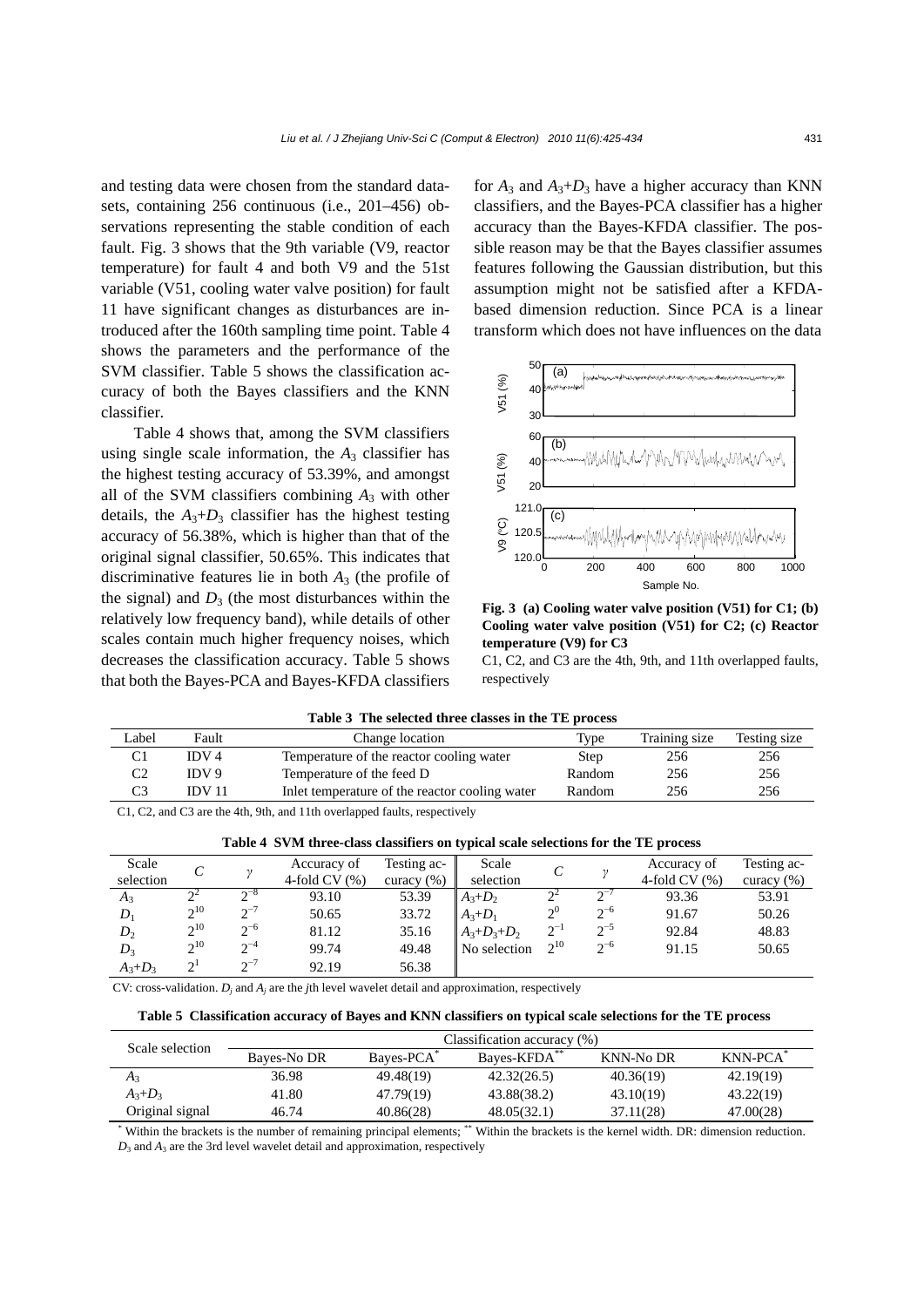distribution, the Gauss assumption will not show poor deviation because of dimension reduction. Further, the Bayes classifier without dimension reduction has substantially lower classification than the classifier with either KFDA- or PCA-based dimension reduction. In addition, we noticed that the SVM classifier has the best classification accuracy amongst all of the classifiers.

We also noticed that the classification accuracy of the single scale SVM here is not equal to that presented in Chiang *et al*. (2004), although they are comparable. The main reason could be that we have used different training and testing datasets, rather than the datasets in Chiang *et al*. (2004), which include the in-transition stage data, whilst we intended to select as much stationary data as possible in our application.

# **3.3 Polypropylene process**

The polypropylene production device in this study is operating in a large scale industrial process (Fig. 4). This process includes four reactors, labeled R200, R201, R202, and R401, and one attachment unit, labeled D201. In this application, we selected reactor R202 as the monitored process, in which most polymers are produced. Based on the process principle, after canceling the variables related to production rate changes such as the propylene feeding rate, hydrogen feeding rate, and jacket flow rate, which may otherwise impair the significances of the discriminative variable, we selected 10 key variables in R202 as the modeling variables (Table 6). In addition, we selected three of the typical grades that can be

produced through this polypropylene process, i.e., T36F, EPS30R, and EPS30RA, labeled as C1, C2, and C3 respectively. The sampling time was 5 min. The bivariate plots of four grade-sensitive variables in Fig. 5 show that there are some overlapping observations among C1, C2, and C3.



**Fig. 4 Illustrative flow sheet of a polypropylene production process** 



**Fig. 5 Bivariate plots for (a) density in R202 (V1) vs. propylene feeding temperature (V4) and (b) cooling water temperature (V7) vs. jacket temperature of R202 (V10)**  C1: T36F; C2: EPS30R; C3: EPS30RA

|  | Table 6 The selected 10 variables in R202 of the polypropylene process |  |  |  |  |
|--|------------------------------------------------------------------------|--|--|--|--|
|--|------------------------------------------------------------------------|--|--|--|--|

| No.            | Name (unit)                                             | Description                                                                                                                                |
|----------------|---------------------------------------------------------|--------------------------------------------------------------------------------------------------------------------------------------------|
| V <sub>1</sub> | DRC251PV, density in R202 $(kg/m3)$                     | Measured variable, whose mean varies among different grades and<br>has a specific change trend                                             |
| V <sub>2</sub> | FRCA251PV, propylene for rinsing $(kg/hr)$              | Controlled variable, which fluctuates around the set point                                                                                 |
| V <sub>3</sub> | JRA251PV, power of P202 (kW)                            | Measured variable, whose mean varies among different grades and<br>has a specific change trend                                             |
| V4             | TIA231PV, propylene feeding temperature $({}^{\circ}C)$ | Measured variable, whose mean varies among different grades and<br>has a specific change trend                                             |
| V <sub>5</sub> | TIA256, wall surface temperature $(^{\circ}C)$          | Measured variable, which fluctuates within the predetermined range                                                                         |
| V <sub>6</sub> | TIA 258, wall surface temperature $(^{\circ}C)$         | Measured variable, which fluctuates within the predetermined range                                                                         |
| V7             | TR253PV, cooling water temperature $(^{\circ}C)$        | Measured variable, whose mean varies among different grades and<br>has a specific change trend                                             |
| V8             | $(^{\circ}C)$                                           | TRA273PV, overall cooling water temperature Measured variable, whose mean varies among different grades and<br>has a specific change trend |
| V9             | TRCA251PV, temperature of R202 $(°C)$                   | Controlled variable, which fluctuates around a set point                                                                                   |
| V10            | TRCA 252PV, jacket temperature of R202 ( $^{\circ}$ C)  | Measured variable, whose mean varies among different grades and<br>has a specific change trend                                             |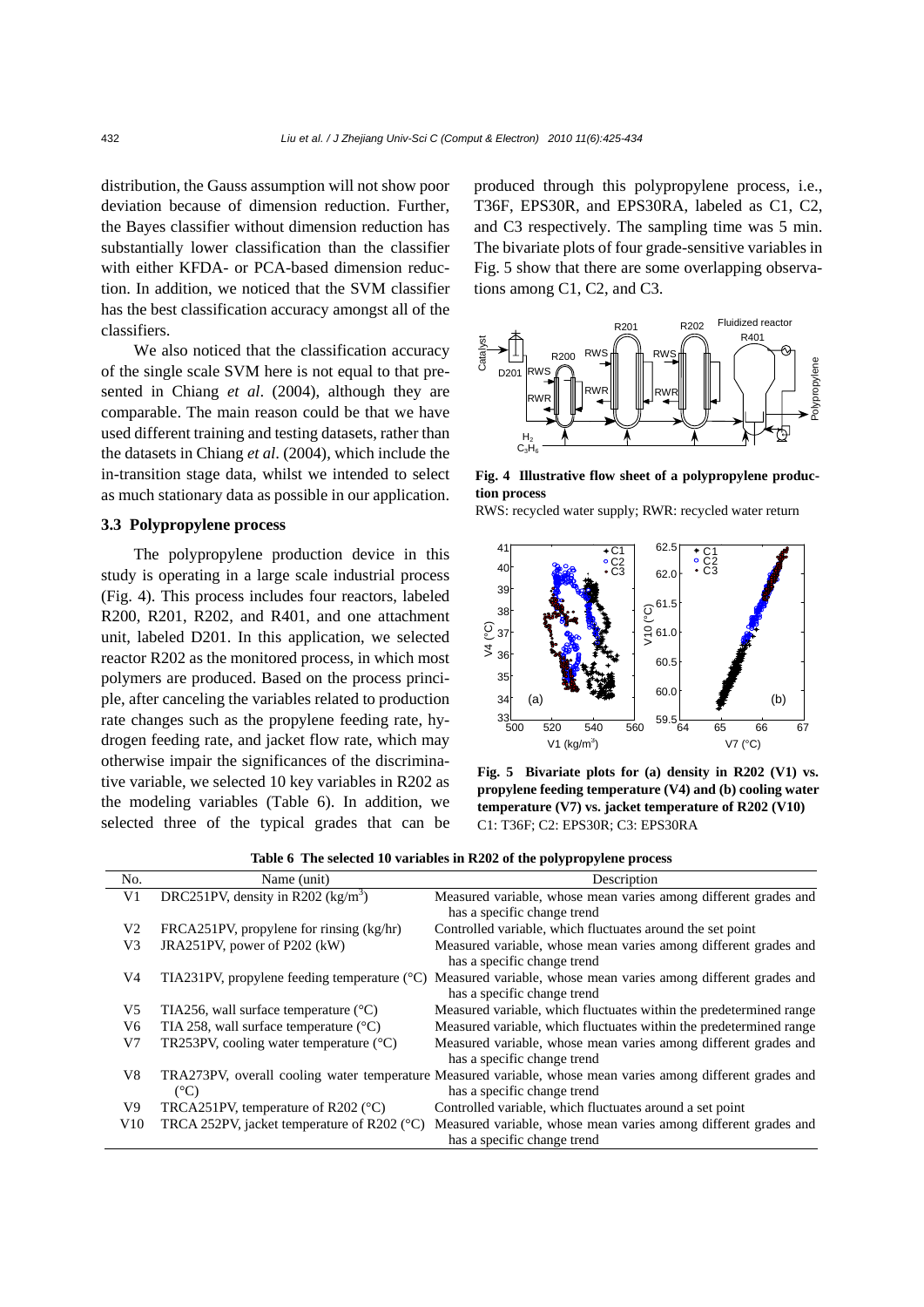Table 7 shows the parameters and the performance of the SVM classifier. Table 8 shows the classification accuracy of both the Bayes classifiers and the KNN classifier.

**Table 7 SVM three-class classifier for the polypropylene process**

| Scale selection   | C              |           | Accuracy of    | Testing ac-    |
|-------------------|----------------|-----------|----------------|----------------|
|                   |                | γ         | 4-fold $CV(%)$ | curacy $(\% )$ |
| $D_1$             | $2^9$          | $2^{-2}$  | 41.67          | 41.28          |
| $D_2$             | $2^9$          | $2^1$     | 47.53          | 35.81          |
| $D_3$             | $2^{10}$       | $2^2$     | 57.94          | 34.64          |
| $A_3$             | 2 <sup>1</sup> | $2^{-10}$ | 95.18          | 80.08          |
| $A_3 + D_3$       | $2^1$          | $2^{-10}$ | 95.44          | 80.34          |
| $A_3+D_2$         | $2^1$          | $2^{-10}$ | 95.31          | 80.21          |
| $A_3 + D_1$       | 2 <sup>1</sup> | $2^{-10}$ | 95.05          | 79.42          |
| $A_3 + D_3 + D_2$ | 2 <sup>1</sup> | $2^{-10}$ | 93.88          | 79.56          |
| Original signal   | $2^1$          | $2^{-10}$ | 94.79          | 78.65          |

CV: cross-validation. *Dj* and *Aj* are the *j*th level wavelet detail and approximation, respectively

Table 7 shows that amongst the SVM classifiers using single scale information, the  $A_3$  classifier has the highest testing accuracy of 80.08%, and amongst all of the SVM classifiers combining *A*3 with other details, the  $A_3+D_3$  classifier has the highest testing accuracy of 80.34%, which is higher than that of the original signal classifier, 78.65%. These results are similar to those in the previous TE process which indicate that the discriminative features lie in  $A_3$  and  $D_3$ , whilst details at other scales contain more high-frequency noises, which therefore decreases the classification accuracy. Table 8 shows that the Bayes-PCA for  $A_3$  and  $A_3+D_3$  has a higher accuracy than other Bayes classifiers and the KNN classifiers. The reason may be that PCA effectively reduced the noises in addition to dimension reduction by means of keeping the proper number of principal components whilst the KFDA, in this case, did not keep the most discriminative reduced features. The best Bayes-KFDA classifier (on selection  $A_3+D_3$ ) is comparable to the corresponding SVM classifier. This may imply that, given the Gaussian distribution assumption, the Bayes-KFDA classifier may be equivalent to the SVM classifier to some degree. We can expect that the SVM classifier with PCA dimension reduction in this case would also improve its performance. In addition, we found that the Bayes classifier without dimension reduction had substantially lower classification accuracy than the Bayes classifier with either KFDA- or PCA-based dimension reduction.

# **4 Conclusions and discussion**

Based on SWT, we combined scale feature extraction with multi-class classification design and tested the multiscale SVM classifier without dimension reduction and the linear Bayes classifier with KFDA- or PCA-based dimension reduction in three cases. In our applications, we found that:

1. Compared with single-scale classification, the multiscale classification can utilize extra scale information, thus providing a way to construct a potentially better classification for process monitoring. The results verified their advantages over single scale methods, particularly when the process data have typical scale or frequency features or significant frequency noises.

2. The SVM classifier is more general than the linear Bayes classifier, but has more parameters to be determined and therefore is time consuming, while the linear Bayes classifier can simplify the training process using Gauss distribution, and when combined with suitable dimension reduction, the Bayes classifier may have a comparative performance to the SVM classifier. Moreover, multiscale SVM and/or Bayes classifiers generally have higher classification accuracy than the KNN classifiers.

3. Dimension reduction using KFDA or PCA can contribute to a better classification, in that it can reduce not only the number of training features but also the data noises to some degree. Moreover, the KFDA can further take both the nonlinear relationship among variables and the class information into

**Table 8 Classification accuracy of Bayes and KNN classifiers on typical scale selections for polypropylene** 

| Scale selection | Classification accuracy (%) |                        |             |                  |                      |
|-----------------|-----------------------------|------------------------|-------------|------------------|----------------------|
|                 | Bayes-No DR                 | Bayes-PCA <sup>®</sup> | Baves-KFDA* | <b>KNN-No DR</b> | KNN-PCA <sup>*</sup> |
| Aз              | 76.95                       | 88.15(3)               | 80.34(1.7)  | 76.04            | 80.34(3)             |
| $A_3+D_3$       | 77.34                       | 88.15(3)               | 80.86(1.2)  | 76.30            | 80.34(3)             |
| Original signal | 76.82                       | 88.02(4)               | 76.43(5.6)  | 76.30            | 83.33(4)             |

\* Within the brackets is the number of remaining principal components; \*\* Within the brackets is the kernel width. DR: dimension reduction.  $D_3$  and  $A_3$  are the 3rd level wavelet detail and approximation, respectively